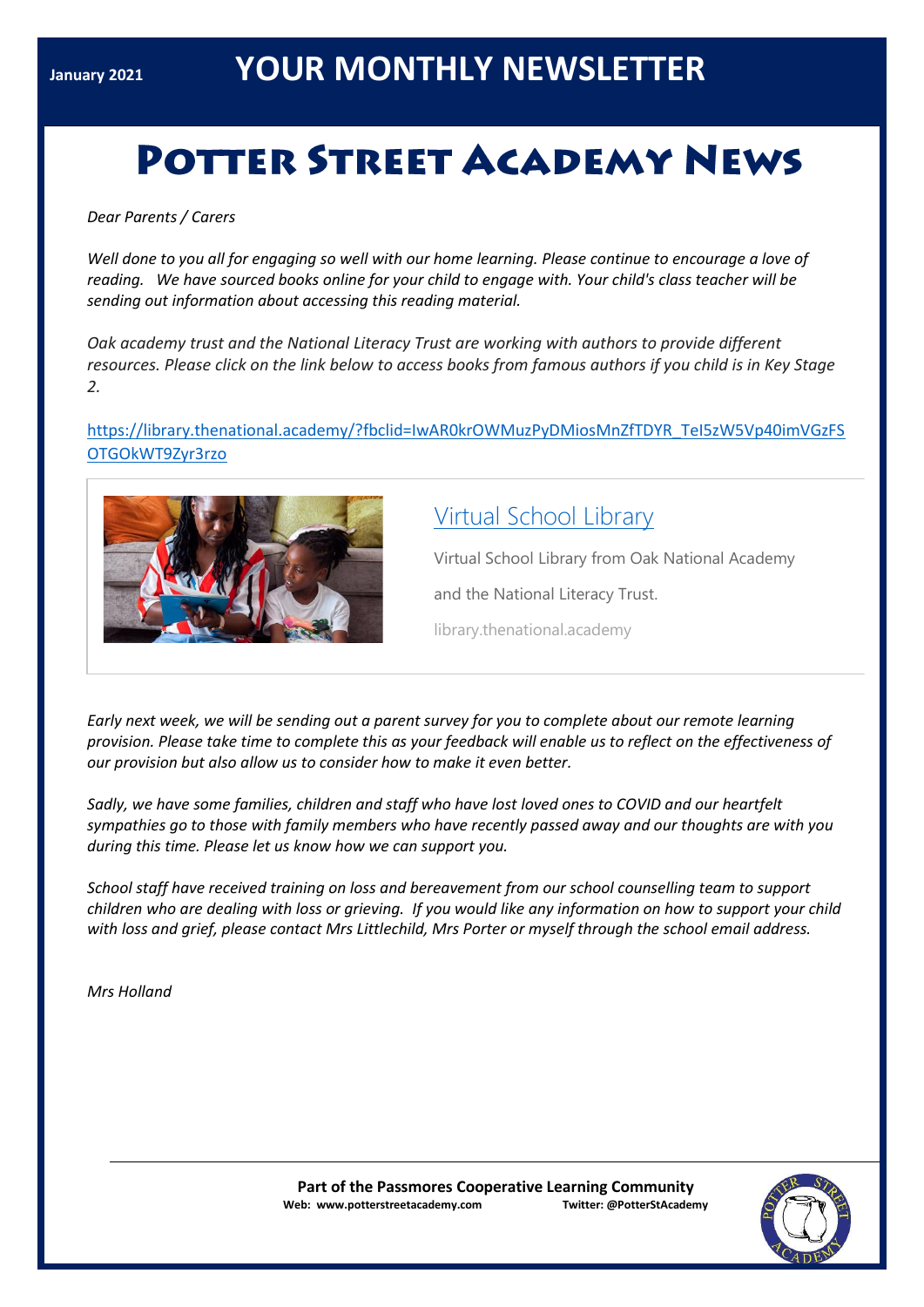## **Star of the Week**

Congratulations to this week's stars!!

| Beatrix Class        | Georgi   |
|----------------------|----------|
| Cobb Class           | Freya    |
| <b>Hockney Class</b> | Vinny    |
| <b>Boyce Class</b>   | Rayane   |
| <b>Burman Class</b>  | Dylan    |
| Lowry Class          | Mason Ba |
| Ofili Class          | Jesse    |
| Anderson Class       | Faith    |
| <b>Banksy Class</b>  | Mason    |
| <b>Hirst Class</b>   | Mollie   |
|                      |          |

Make sure they look out for the post!!

#### **Keeping Children Safe Online**

An email and APP message was sent to all parents on 20/1/21 offering parents training on keeping children safe online. We are mindful that children are spending more time on devices for learning or for pleasure as information technology becomes even more popular to connect with others.

The presenters  $-$  the 2 Johns have recently trained staff here and we highly recommend all parents booking a place on the free workshop. We are confident you will find this engaging and informative for parents who have children of all ages.

Please book the place using the number on the on the below flyer.

[eSafety Training Parent Workshops UPDATED -](about:blank) [The 2 Johns.pdf](about:blank)

#### **Foodbank Parcels for Families**

We are now holding food parcels on behalf of Harlow Food Bank. If your family is struggling for food, please contact us and we may be able

to provide your family with food direct from school.

#### **Thank you to The Rotary Club**

This week, the school were very pleased to accept a kind donation of £500 from Mr Daniel Chandler of The Rotary Club of Harlow Tye.

You may remember, back in October, giving donations to Harlow Foodbank as part of our Harvest Celebration. In addition to the food parcels, we now receive from them (to help any families who need it), their CEO Mr Andy Thornton also helped to bring about this connection too.

We are very grateful for this and the money will be used to help support our children, through Breakfast Club on their return to school.

#### **Supervision Room**

If you require a space in the supervision room, please could you let the school know by the Thursday before the week that it is needed. If you do require a space please email [office@potterstreetacademy.com.](about:blank) Thank you for your help.

#### **Emotional Health and Wellbeing**

At Potter Street we aim to prioritise the emotional health and wellbeing of all our pupils, and we know what a tough time it is for everyone now. In school your children would have had access to several different experiences that would have helped support them such as worry Monsters in class, Mindfulness activities, Learning mentor support, in school counselling service, our links with MIND Trailblazer services and our continual focus on the Five Ways to Wellbeing.

This support is invaluable and is still available for you and your children. If you want to know about any of the ways we can do to still support

Part of the Passmores Cooperative Learning Community<br>eb: www.potterstreetacademy.com **Intiter:** @PotterStAcademy **Web: www.potterstreetacademy.com**